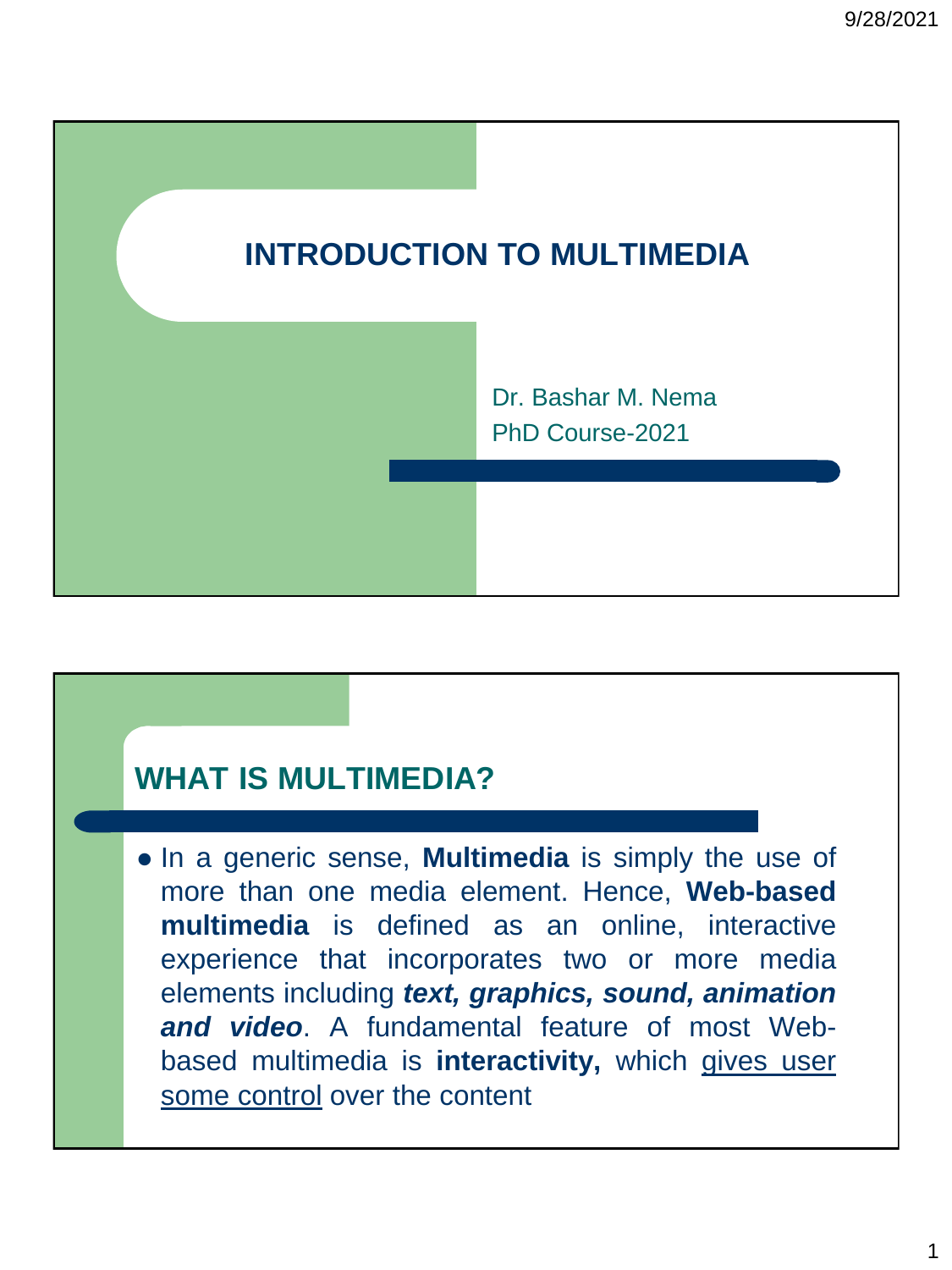![](_page_1_Figure_1.jpeg)

![](_page_1_Figure_2.jpeg)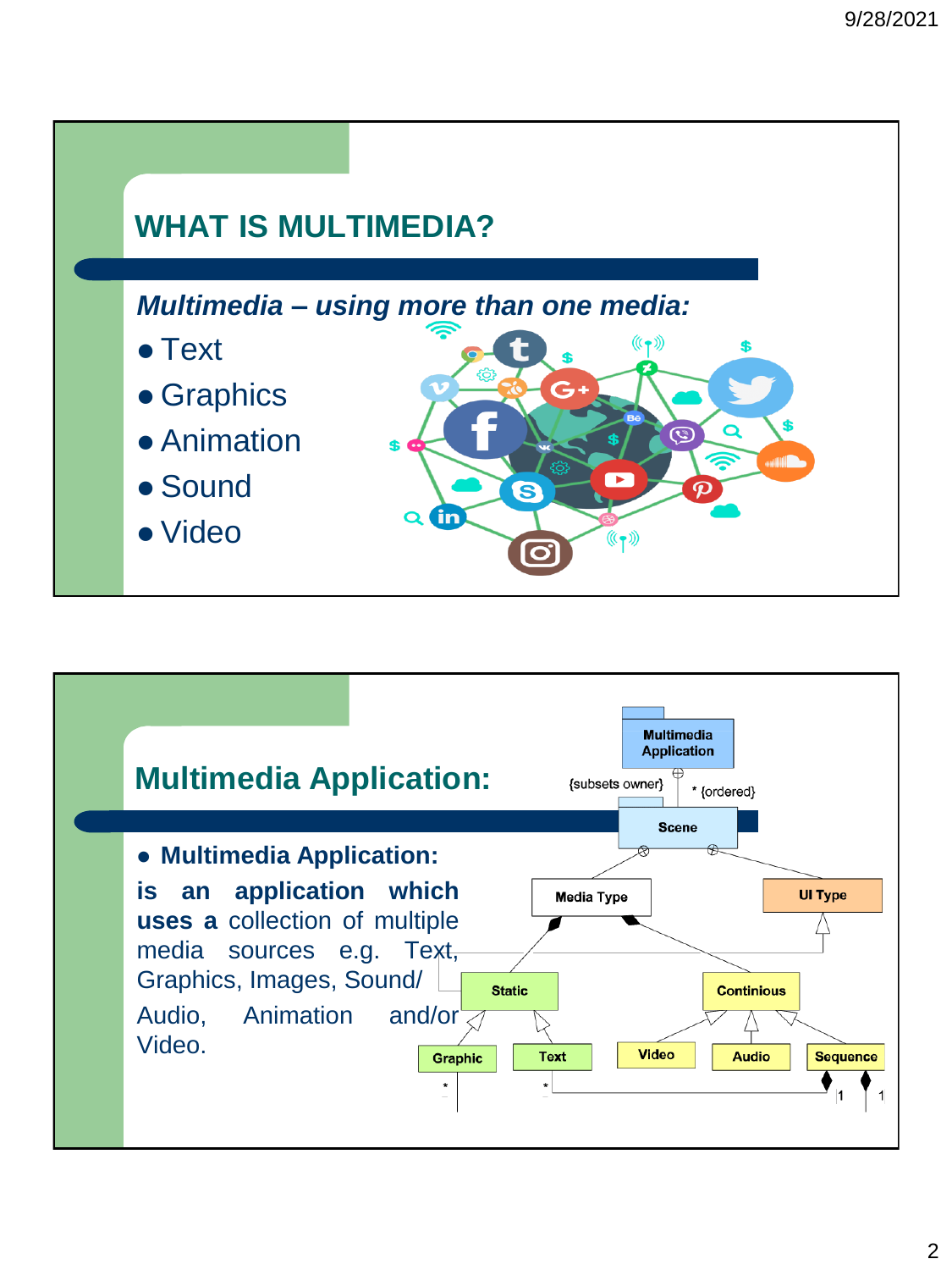## **DIGITIZED MULTIMEDIA**

- ⚫ Today, this integration is accomplished by **digitizing** different media elements and then manipulating them with computer software
- ⚫ **Digitized** Media elements have been captured in a code that the computer can understand

## **Multimedia Applications**

- ⚫ Examples of Multimedia Applications include:
- ⚫ World Wide Web
- ⚫ Multimedia Authoring, e.g. Adobe/Macromedia Director
- ⚫ Hypermedia courseware
- ⚫ Video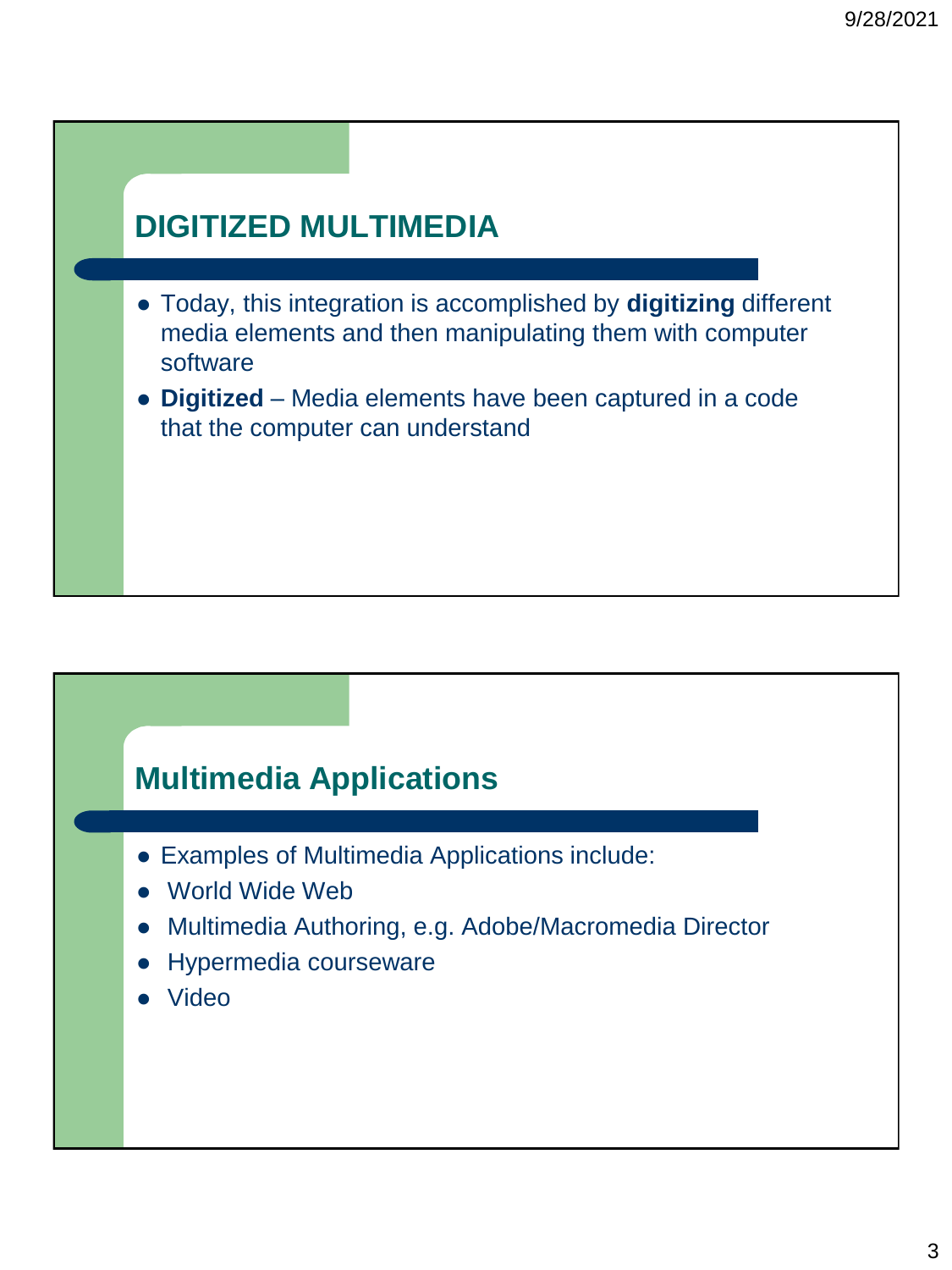## **Multimedia Applications**

- Interactive TV
- ⚫ Computer Games
- **Virtual reality**
- ⚫ Digital video editing and production systems
- ⚫ Multimedia Database systems

![](_page_3_Figure_7.jpeg)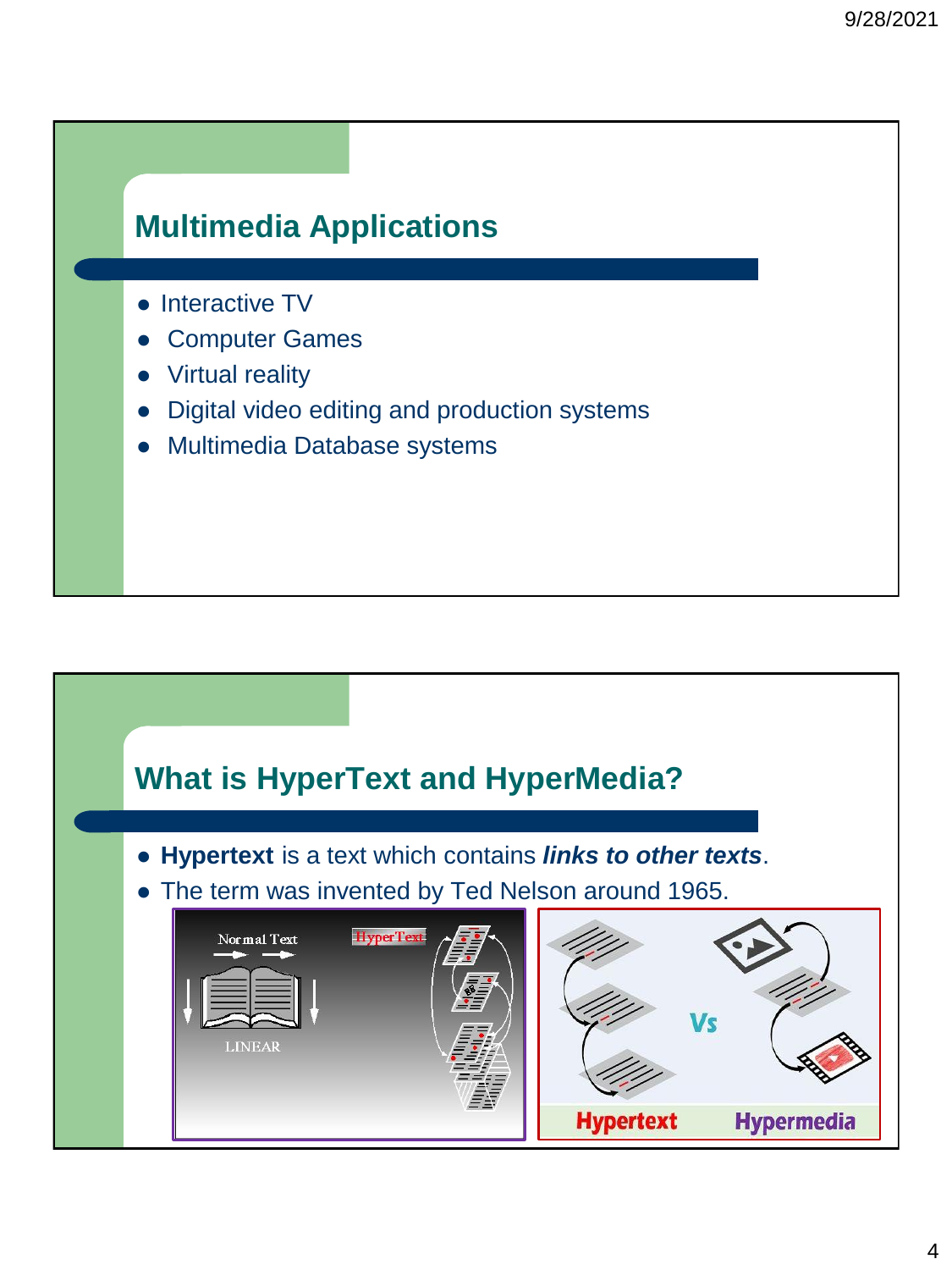![](_page_4_Picture_1.jpeg)

![](_page_4_Figure_2.jpeg)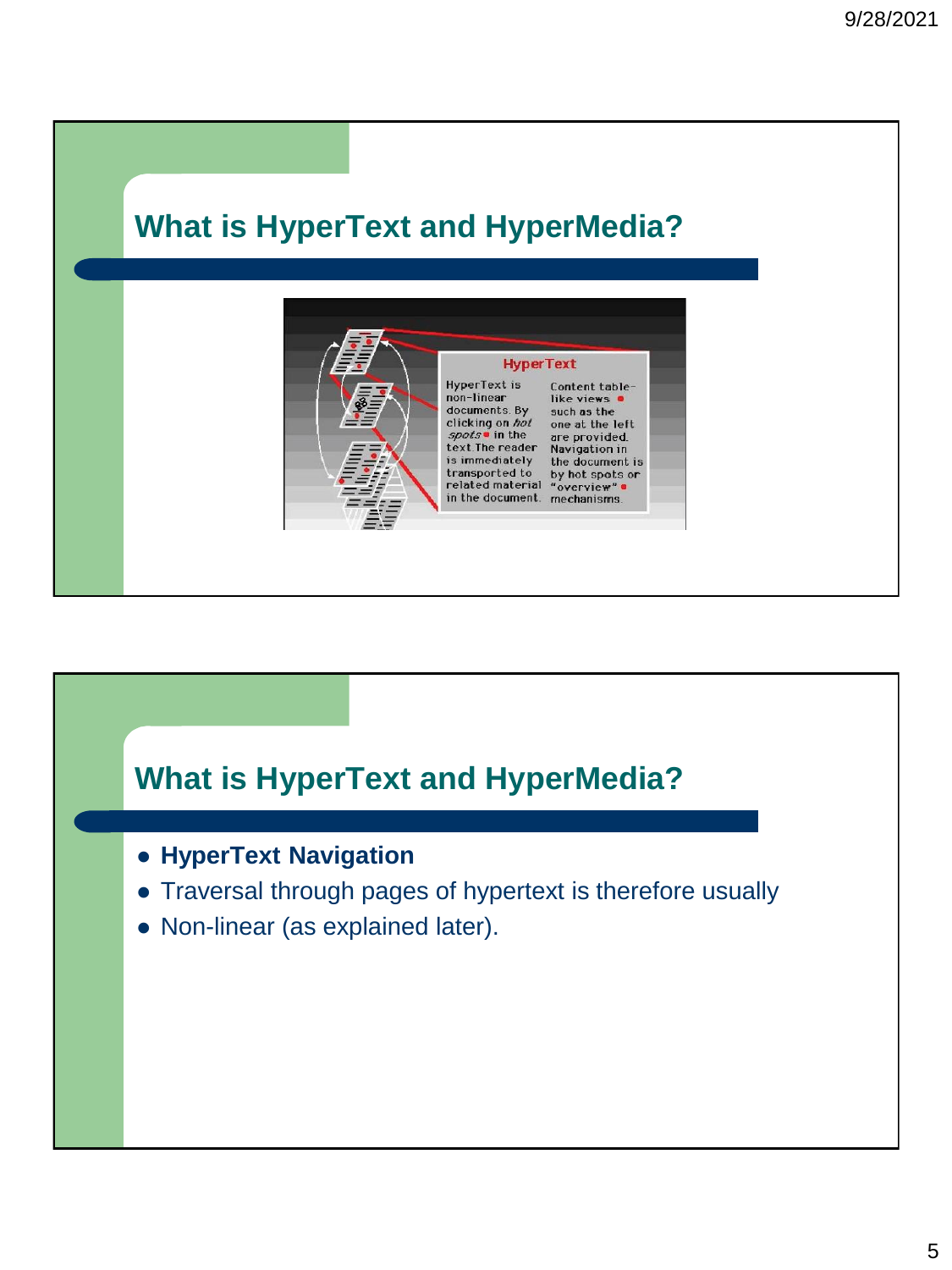# **Hypermedia**

⚫ **HyperMedia** is not constrained to be textbased. It can include other media, e.g., graphics, images, and especially the continuous media – sound and video.

![](_page_5_Picture_3.jpeg)

## **Example Hypermedia Applications?**

- ⚫ The World Wide Web (WWW) is the best example of a hypermedia application.
- **Powerpoint**
- ⚫ Adobe Acrobat (or other PDF software)
- ⚫ Adobe Flash
- Many Others?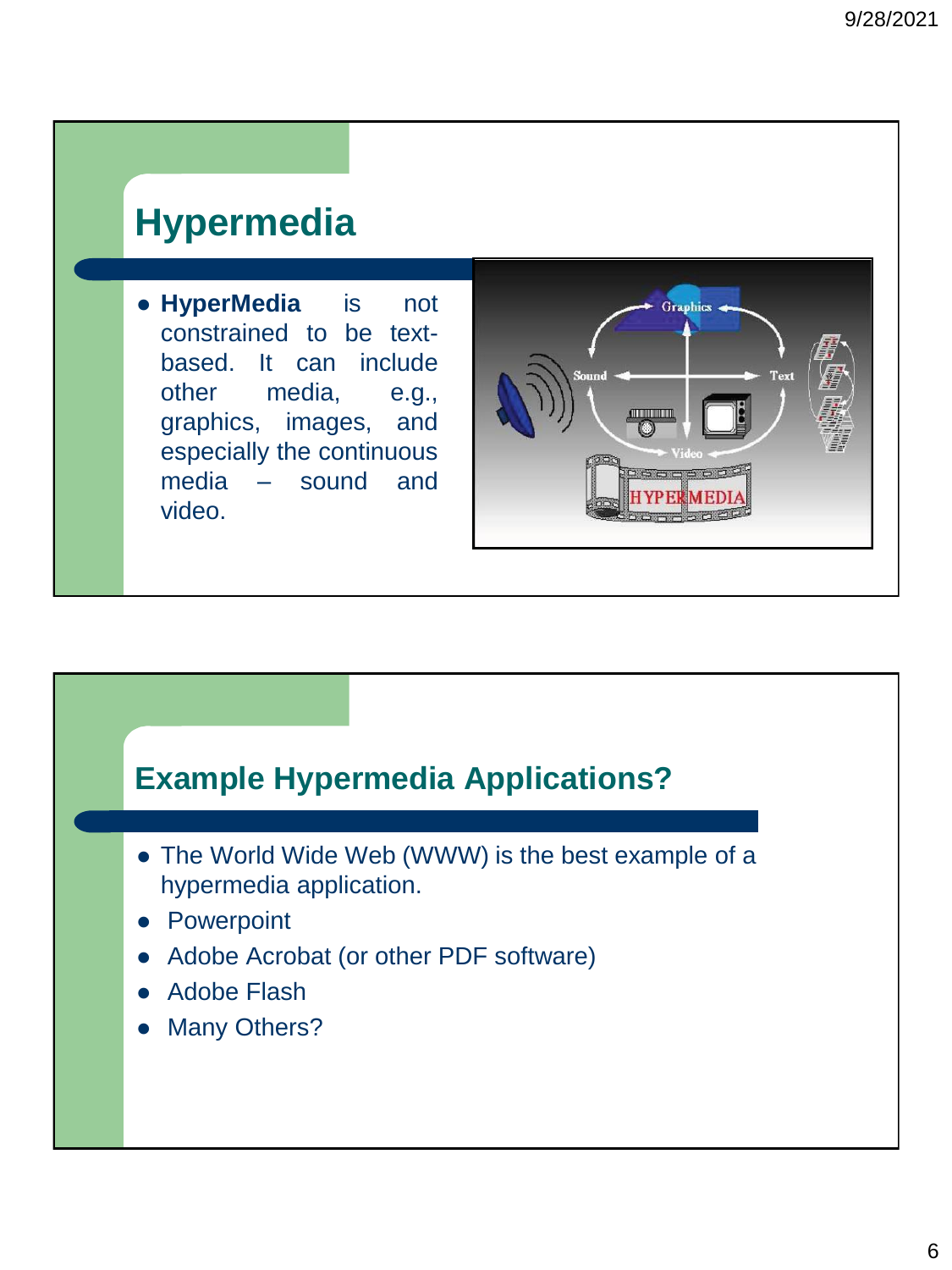| <b>HYPERTEXT</b><br><b>VERSUS</b><br><b>HYPERMEDIA</b>                                                                          |                                                                                                                                                 |
|---------------------------------------------------------------------------------------------------------------------------------|-------------------------------------------------------------------------------------------------------------------------------------------------|
| <b>Hypertext</b>                                                                                                                | <b>Hypermedia</b>                                                                                                                               |
| It refers to text which links to other<br>chunks of text within same or<br>different document.                                  | It is an extension of hypertext which<br>is not constrained to be text-based.                                                                   |
| It is an interconnected network<br>of documents linked together via<br>strong cross referencing tools called<br>hyperlinks.     | It refers to a non-linear presentation<br>of content that includes plain text,<br>images, audio, video, and still or<br>moving graphics.        |
| It simply allows users to jump from<br>one document to another by clicking<br>on "go to" links.                                 | It extends the ability of hypertext<br>to include links within all sorts of<br>multimedia objects.                                              |
| Hypertext technology is based<br>on effective human-computer<br>interaction and relevant cross<br>referencing of related items. | Hypermedia technology extends the<br>use of multimedia elements to create<br>clickable links that readers can both<br>access and interact with. |
| It represents multimedia content in<br>electronic text format.                                                                  | It combines both hypertext and<br>multimedia to represent a wealth of<br>information.                                                           |

### **LINEAR AND NONLINEAR MULTIMEDIA**

- ⚫ A multimedia website can be **Linear**, which users start at the beginning and progress through a set sequence of events until they reach the end. But most websites use a **Nonlinear** approach to navigation, which users have more control over what they are interested in pursuing.
- ⚫ Example of Interactive MM-Website the portal of <https://www.coursera.org/> ,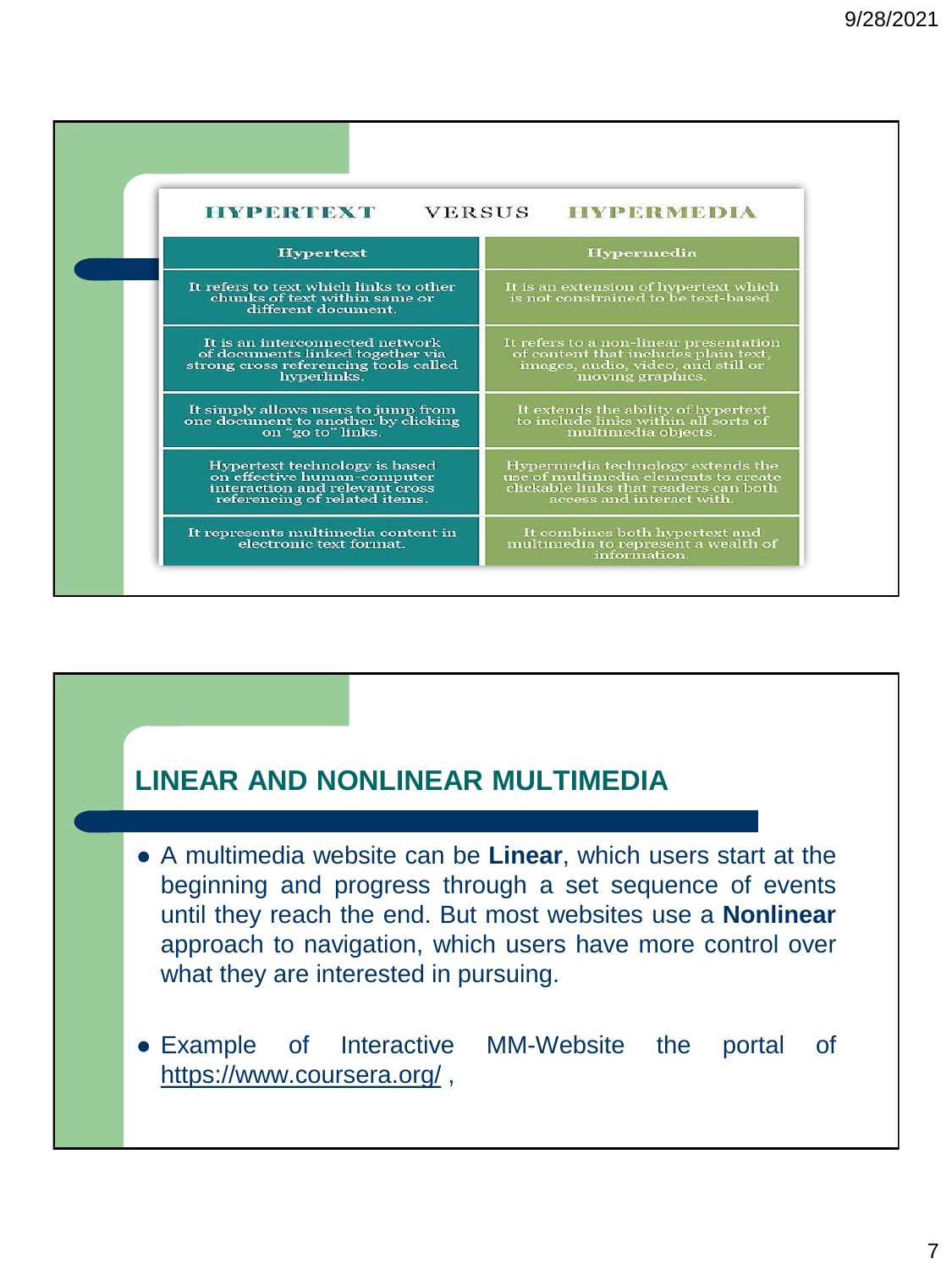![](_page_7_Picture_1.jpeg)

| Types of multimedia                                                                        |                                                                                                         |
|--------------------------------------------------------------------------------------------|---------------------------------------------------------------------------------------------------------|
| <b>LINEAR MULTIMEDIA</b>                                                                   | <b>NON-LINEAR MULTIMEDIA</b>                                                                            |
| Linear active content<br>progresses without any<br>navigational control for the<br>viewer. | Non-linear content offers user<br>interactivity to control<br>progress as used with a<br>computer game. |
| Cinema presentation is an<br>example of linear multimedia.                                 | Hypermedia is an example of<br>non-linear multimedia.                                                   |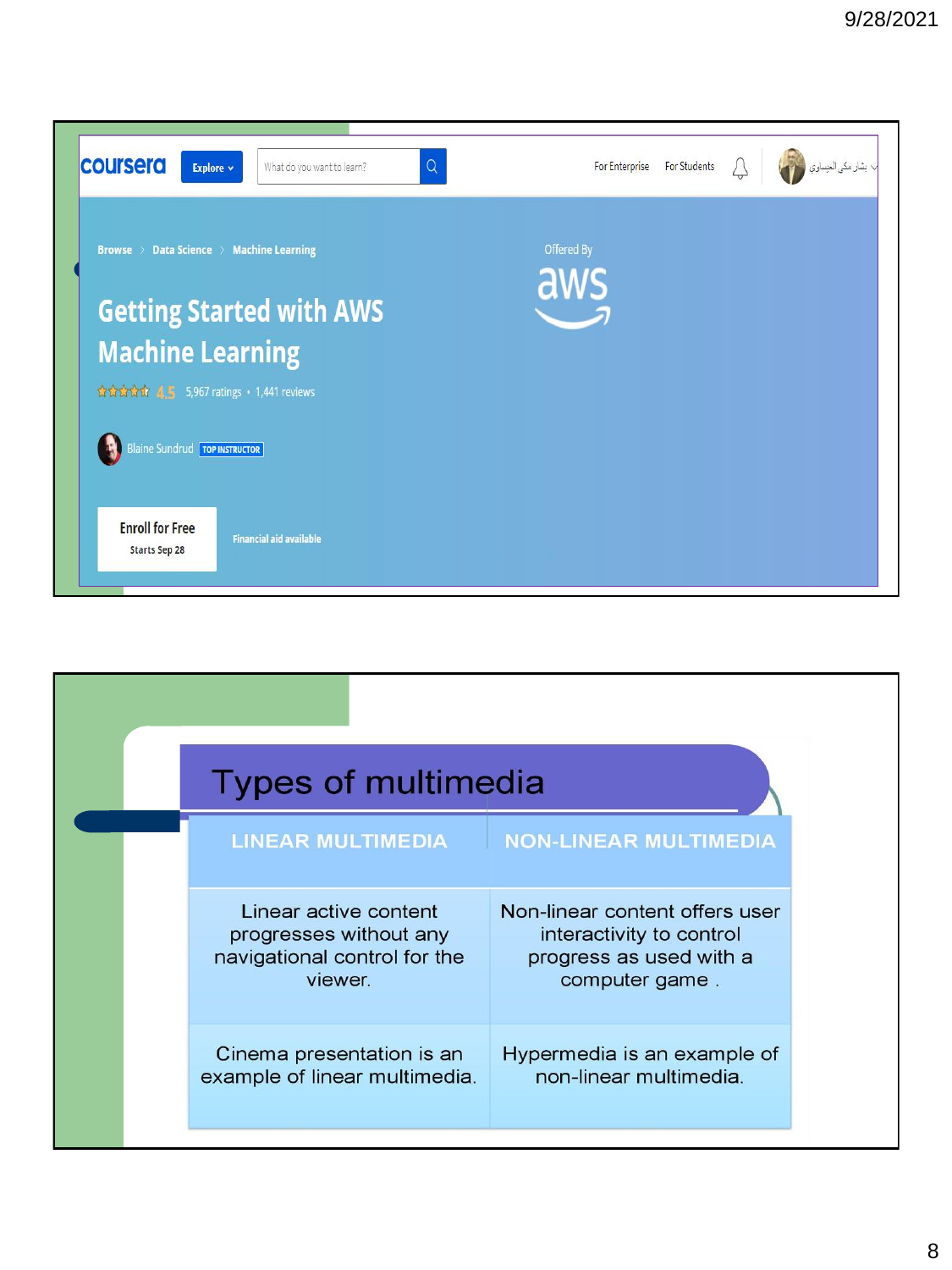## **INTERACTIVE MULTIMEDIA**

• It enables the user to directly respond to and control any or all of the media elements. Hence, users of interactive multimedia applications become active participants instead of the passive recipients of information

![](_page_8_Picture_3.jpeg)

### **IMPORTANCE OF MULTIMEDIA**

- ⚫ **"Tell me and I will forget; show me and I may remember; involve me and I will understand" (Chinese proverb)**
- Each person learns differently and each person is inspired by something different. The use of multimedia allows developers to tap into these differences.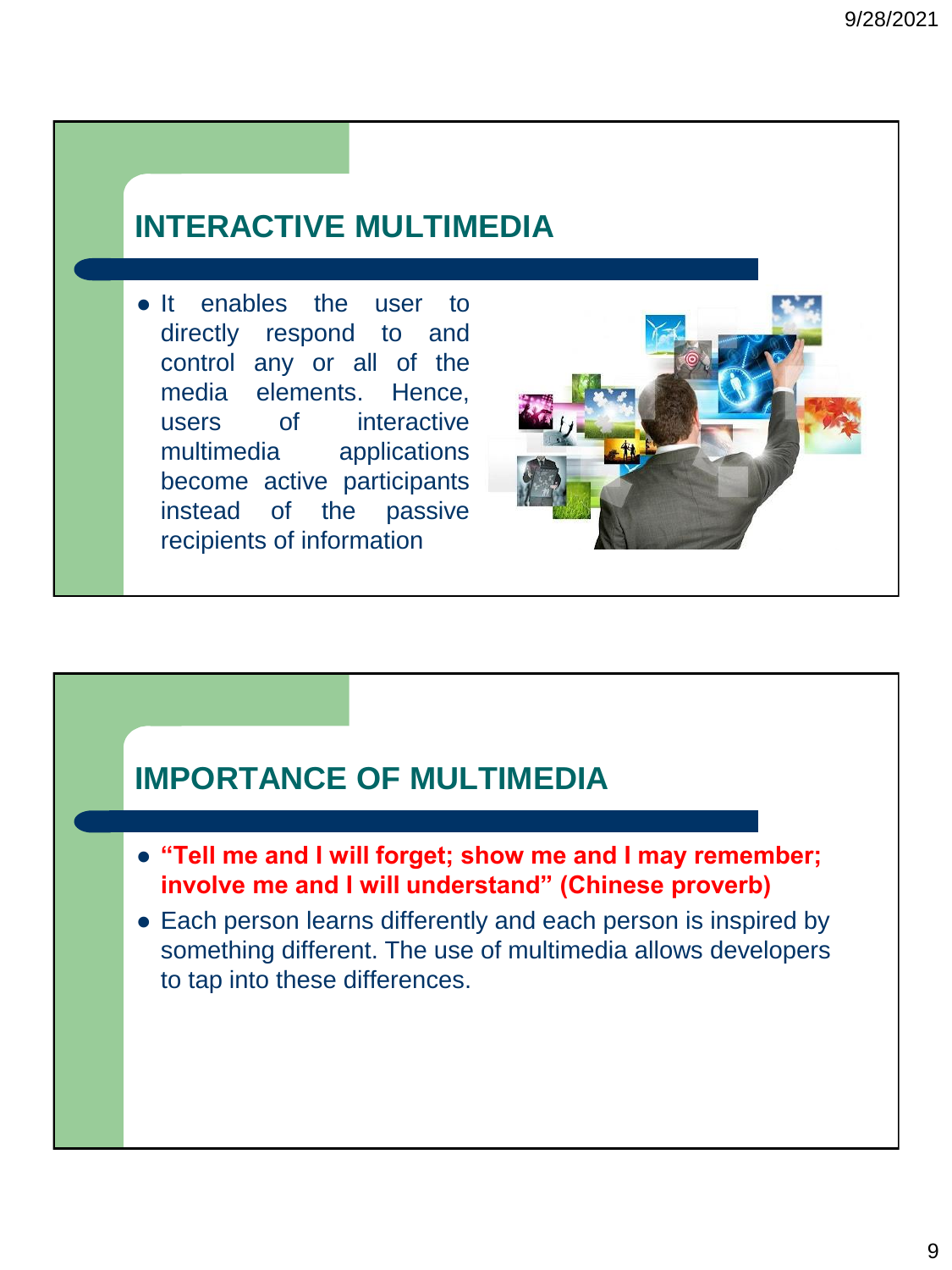## **IMPORTANCE OF MULTIMEDIA**

⚫ In fact, research shows that people remember only 20% of what they see, 30% of what they hear. When they see and hear it, they remember 50%, if we include some interaction; they will remember 80% of it

## **BENEFITS OF MULTIMEDIA**

- ⚫ Addresses multiple learning styles
- ⚫ Provides an excellent way to convey content
- ⚫ Uses a variety of media elements to reinforce one idea
- ⚫ Activates multiple senses creating rich experiences
- ⚫ Gives life to flat information
- ⚫ Enhances user enjoyment
- ⚫ Improves retention
- ⚫ Enables users to control Web experience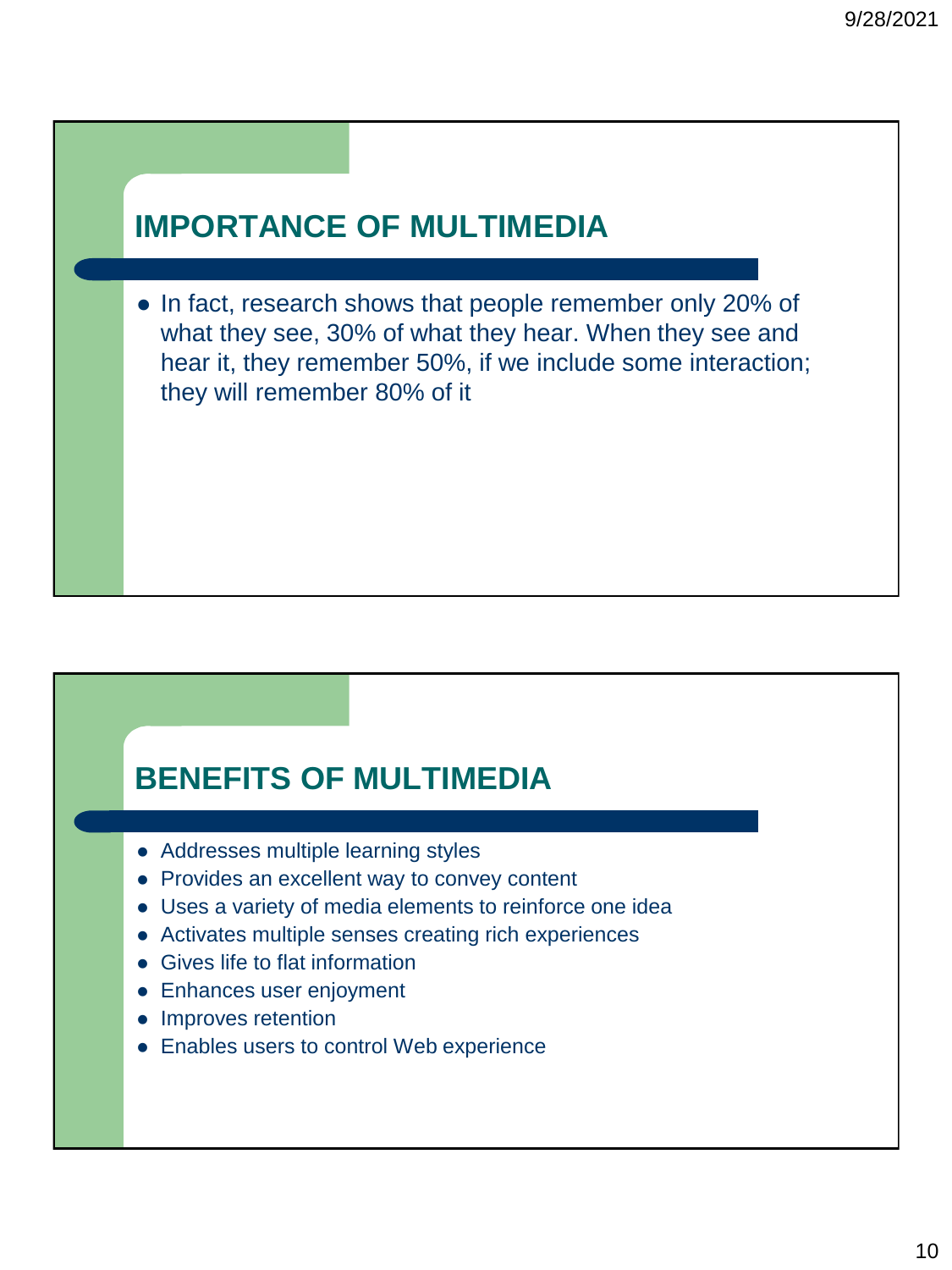### **WHERE DO WE USE MULTIMEDIA?** ⚫ Multimedia in Business Business application that are multimedia based include presentations, training, marketing, advertising, product demos, databases, catalogues, and networked communications. Multimedia is getting much utilization in training programs. ⚫ Multimedia in School Schools are perhaps the most ideal target for multimedia. Its rich set of media is potential for delivering effective teaching. Multimedia equipped education lets the students. Learn at their own pace and at their own time. It is ideal in distance education and open learning systems wherein students need not to be physically present in class. Students can learn while having fun.

# **WHERE DO WE USE MULTIMEDIA?** ⚫ Multimedia at Home From cooking to gardening, home design to repair, indeed multimedia has made itself useful at home. It enables you to convert your video to digital format, store your pictures in a compact disc, and many more. Today, multimedia is also being applied in our TV and soon, multimedia projects will reach out homes via interactive TV (iTV). ⚫ Multimedia in Public Places Multimedia is present in standalone terminals, or kiosks, in airport terminals, hotels, mall, train stations, museums, grocery stores, and more. It provides us information and help about a particular place. Interactive kiosks enables you to make a transaction without talking to a sales agent.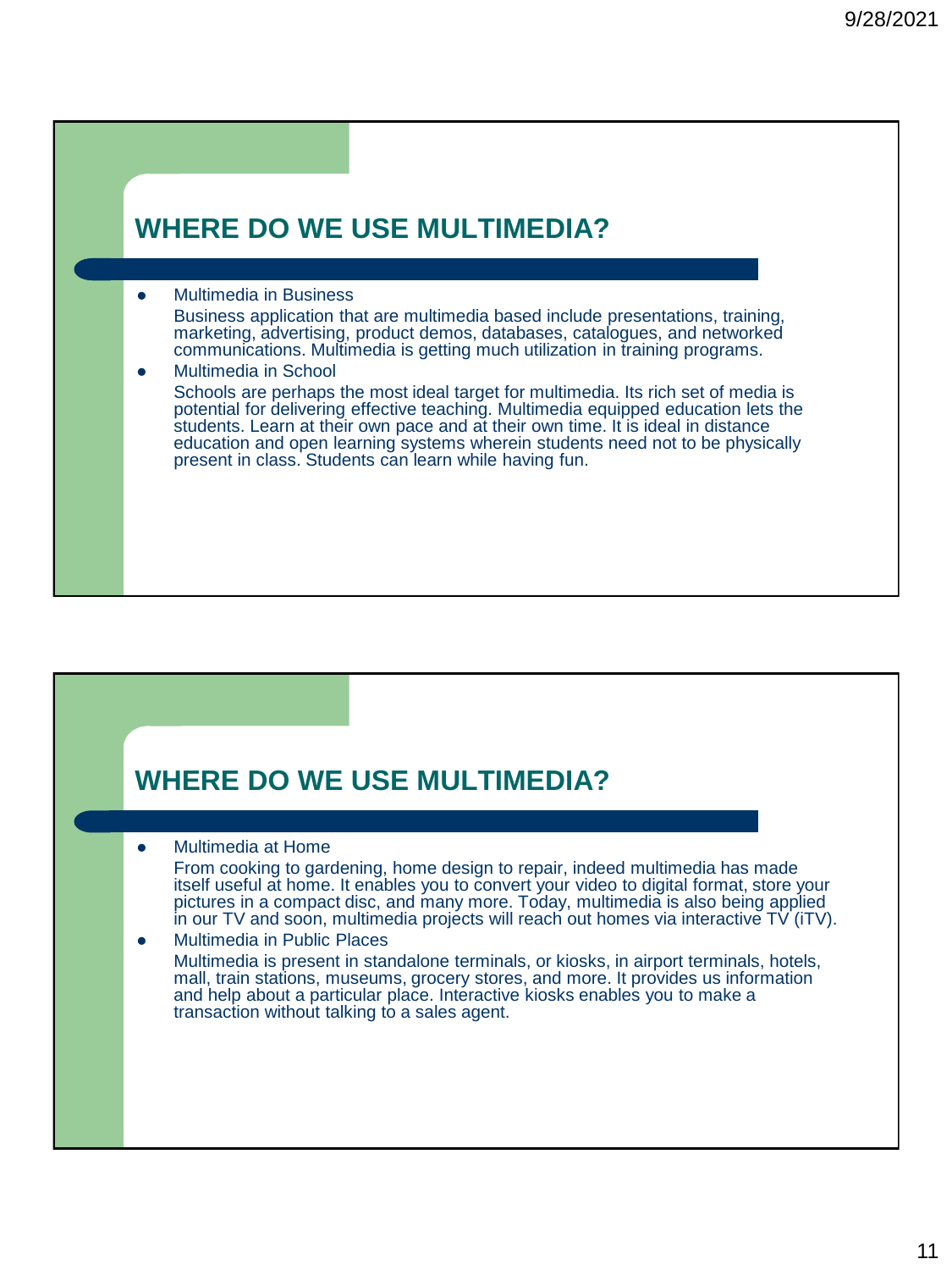### **WHERE DO WE USE MULTIMEDIA?**

#### ⚫ Multimedia in the Internet

Multimedia was introduced in the Internet with the advent of the WWW. In fact, the Web is the multimedia part of the internet. In the early stages of the internet, you can view information in plain text. The Web enables multimedia to be delivered online. Playing live Internet games with multiple players around the world has caught much attention. Some e-learning systems use multimedia on the internet as a method to deliver learning materials to students anywhere.

### **WHERE DO WE USE MULTIMEDIA?**

⚫ Multimedia in Mobile Devices

Mobile devices such as personal digital assistants (PDAs or handheld computers), smartphones, and mobile devices are not exceptions to multimedia. MMS (Multimedia Messages Services) is a store-andforward method of transmitting graphics, video clips, sound files, and short text messages over wireless network using the WAP. It also supports email addressing, so the device can send-emails directly to communication between mobile phones.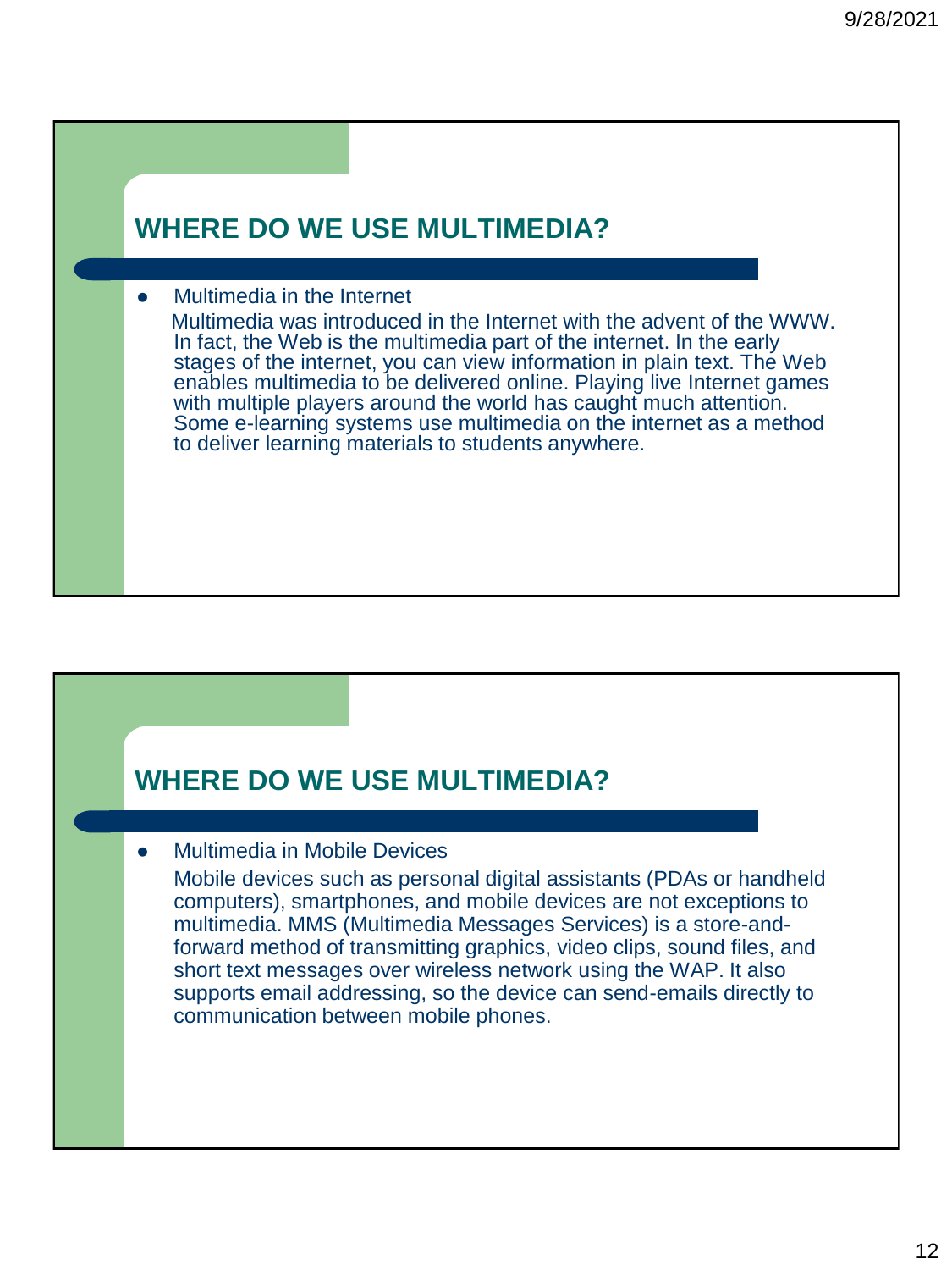![](_page_12_Figure_1.jpeg)

### **WEB-BASED MULTIMEDIA CATEGORIES**

⚫ Research and References

Today, newspaper, newsletters, magazines, books, encyclopaedias and other reference materials are being offered online via Web. In many cases, they represent "Electronic" versions of existing research and reference materials. An increasing number of self-help and how-to-guides are being offered as interactive multimedia applications on the Web. Some advantages: Cross-referencing, Expanded search capabilities, multisensory experiences.

⚫ Entertainment and Games They are the examples of some of the most popular and most varied interactive multimedia sites available.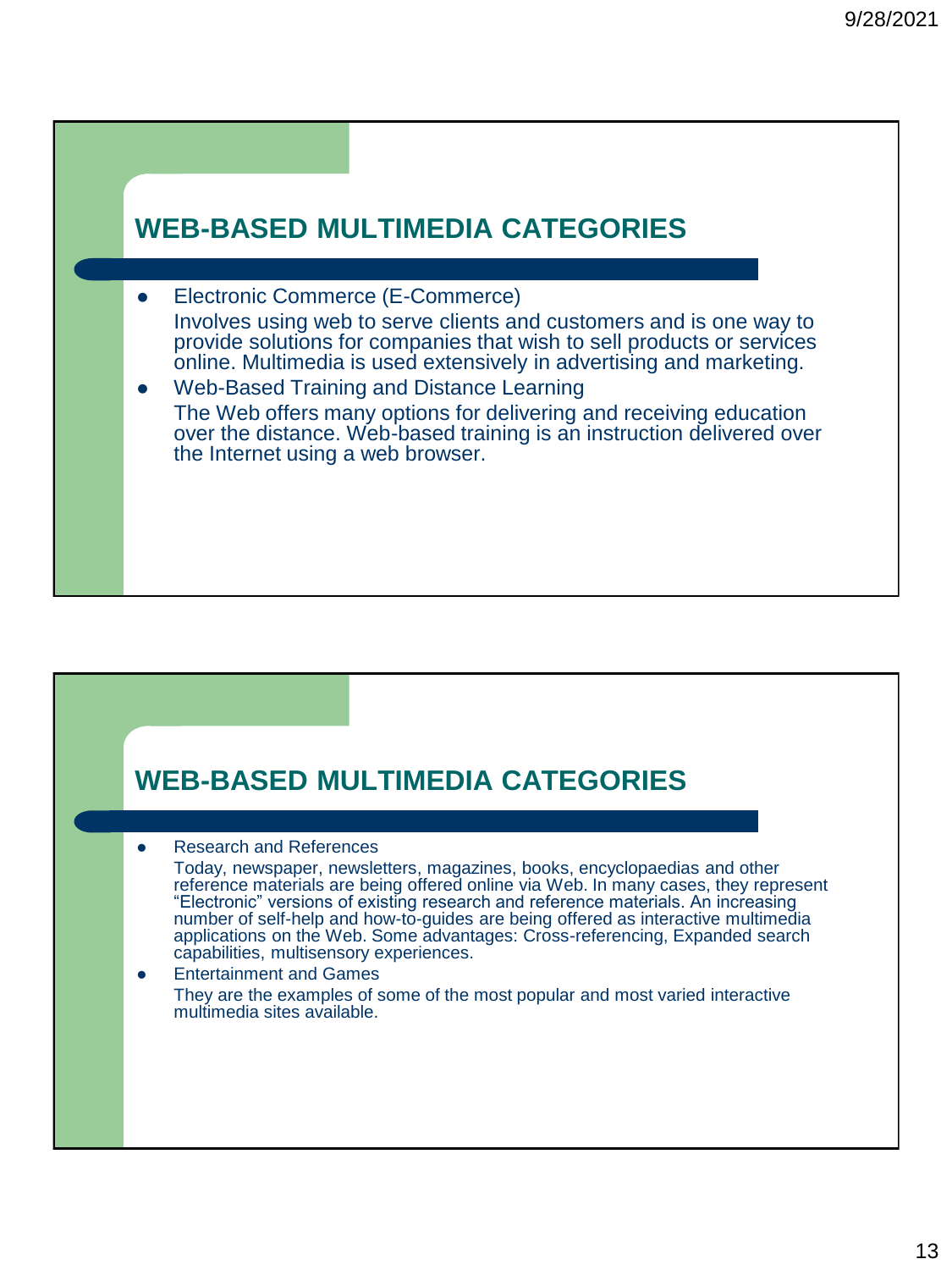![](_page_13_Picture_1.jpeg)

![](_page_13_Figure_2.jpeg)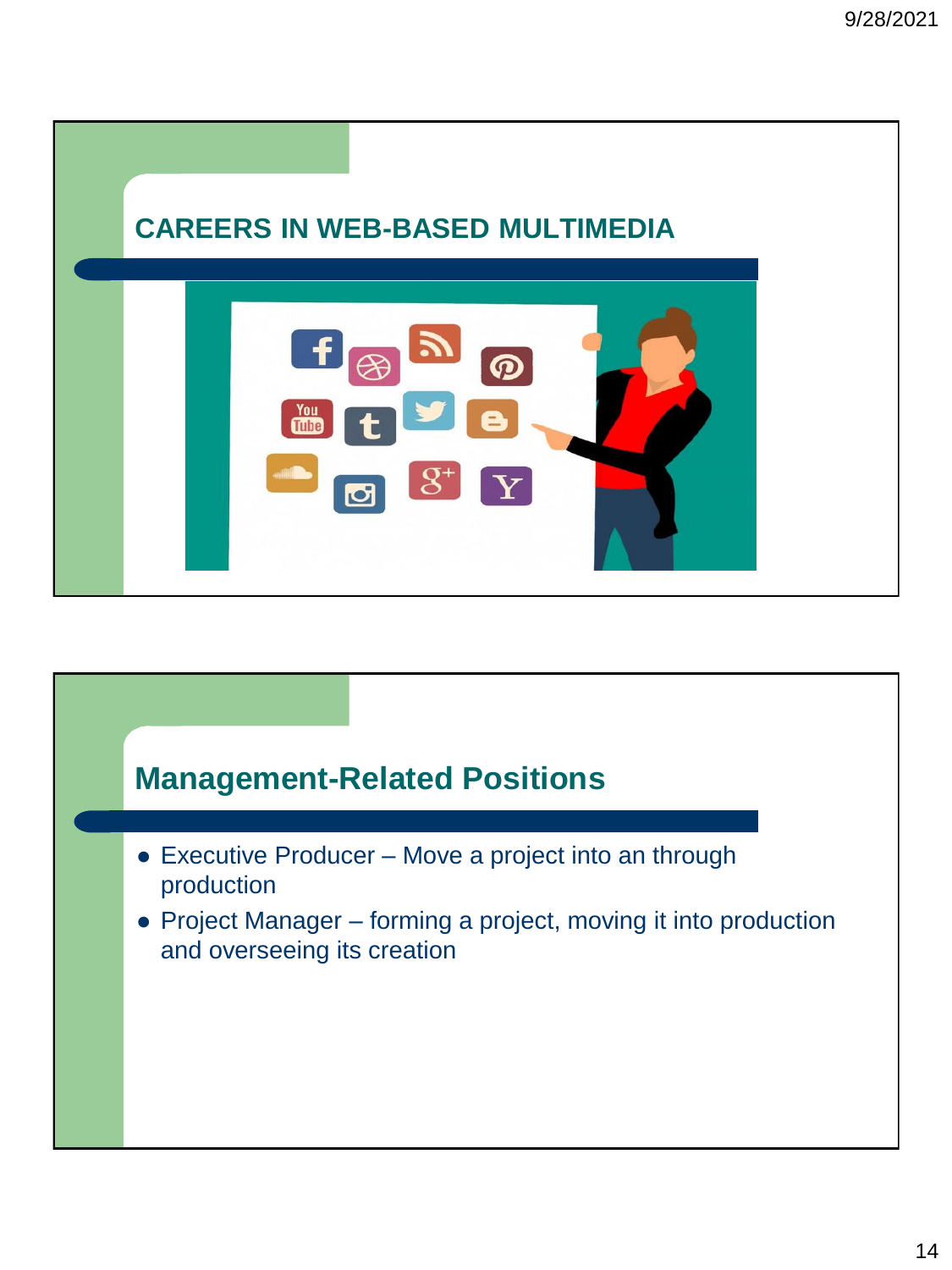![](_page_14_Figure_1.jpeg)

## **Production-Related Positions**

- Web Designer Develops or refines a design process and efficiently creates a cohesive and well-planned website from the front end
- ⚫ Web Developer Ensures the communication between the front end of the website and its back end is working
- Web Master Making sure the web page is technically correct and functional on the Web Server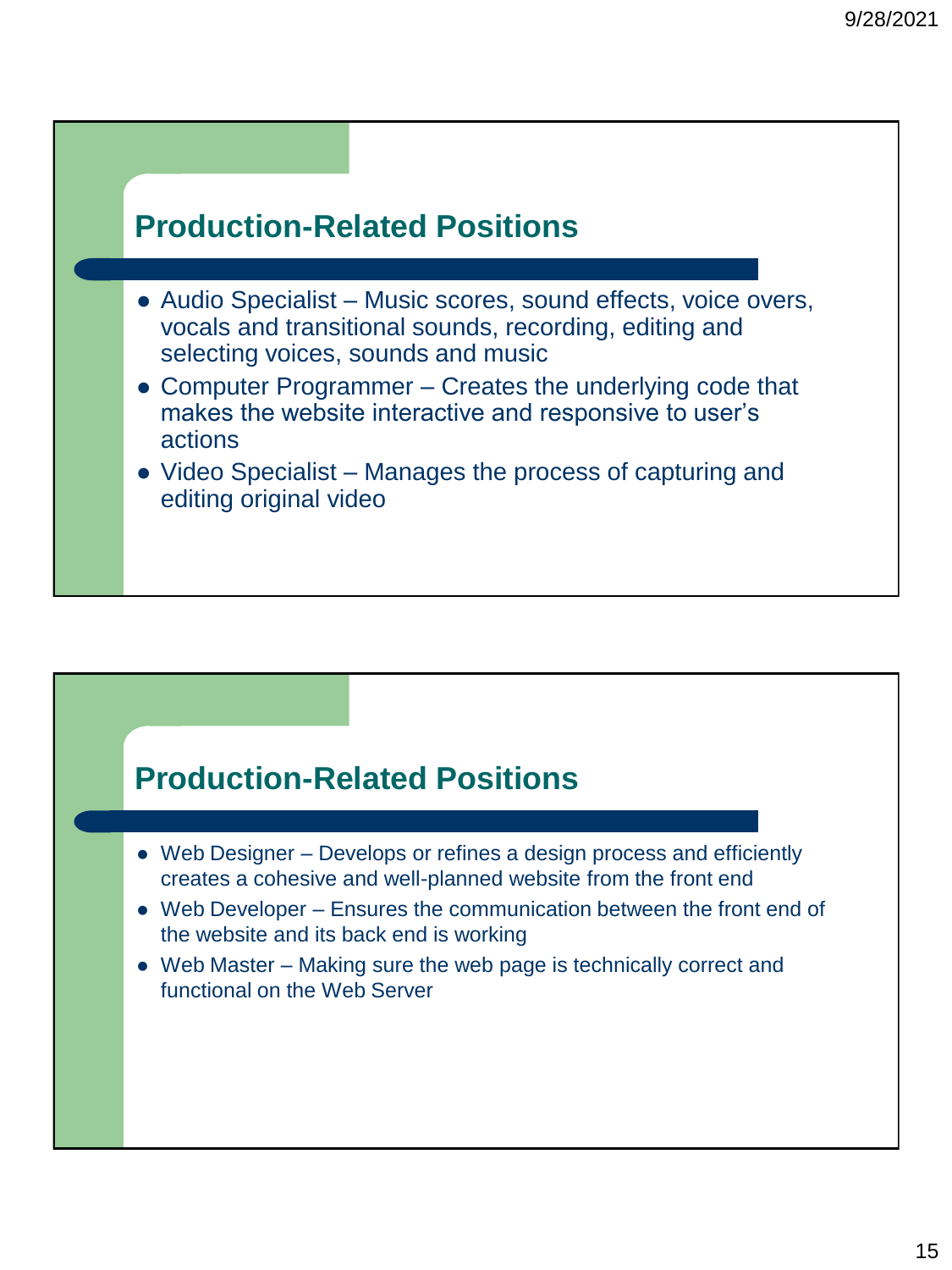## **Art-Related Positions**

- ⚫ Animation Specialist Creates 2D/3D animation by taking a sequence of static images and displaying them in rapid succession on the computer screen
- ⚫ Art Director Coordinate the creation of the artwork for the project
- ⚫ Graphic Artist/Designer Creating and designing all of the graphic images for a project

### **Art-Related Positions**

- ⚫ Interface Designer Responsible for the look of the website interface and navigation methods
- ⚫ Photographer Shoots and captures appropriate, compelling and high quality photos
- ⚫ Videographer Shoots and captures appropriate, compelling and high quality video footage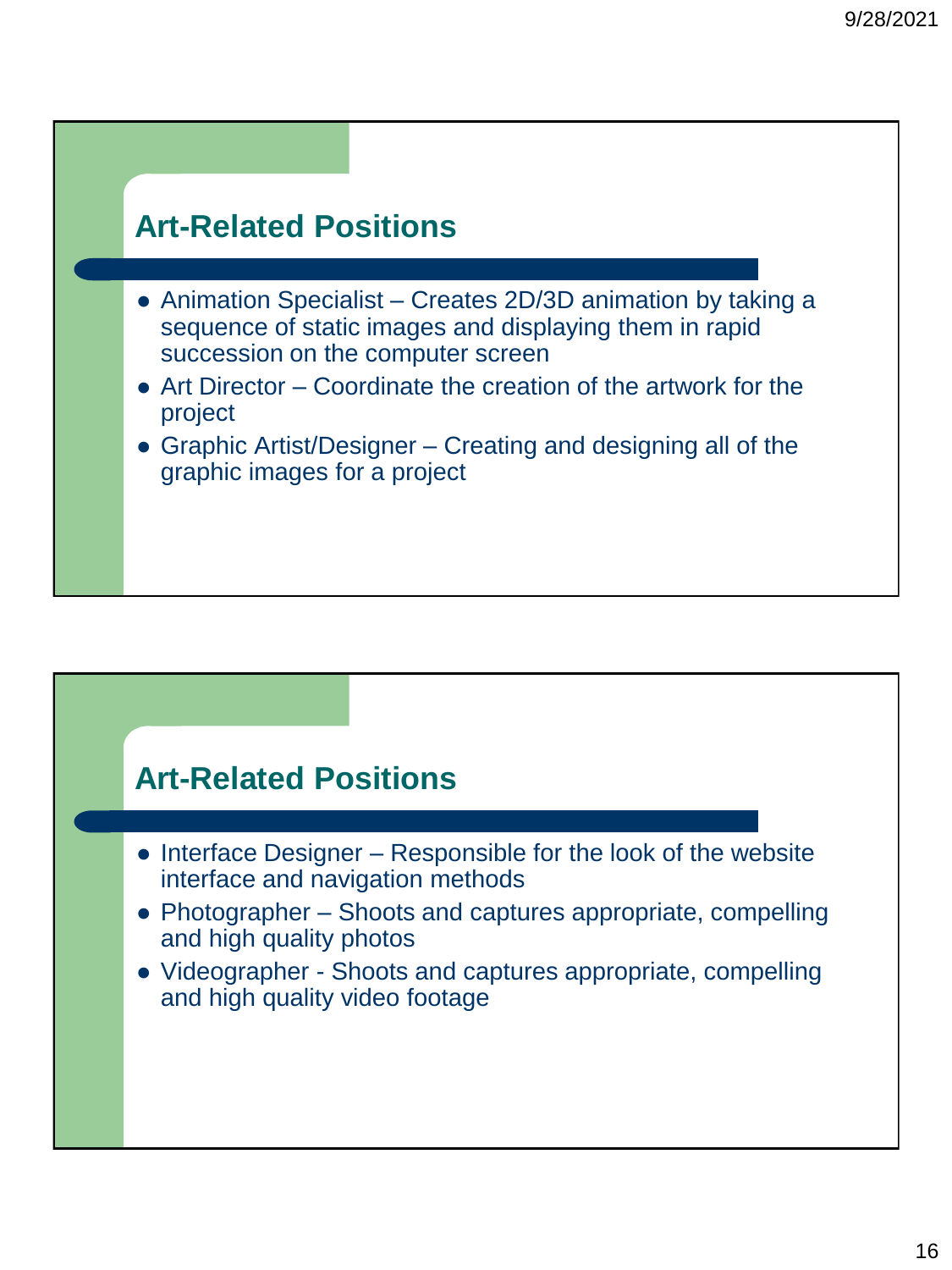![](_page_16_Figure_1.jpeg)

## **Support-Related Positions**

- Production Positions Entry level positions
- ⚫ Quality Assurance Responsible for testing the website on multiple platforms using different versions of different browsers
- ⚫ Sales/Marketing Provides input and feedback on the website
- ⚫ Customer Support Responds to the users who have questions and problems.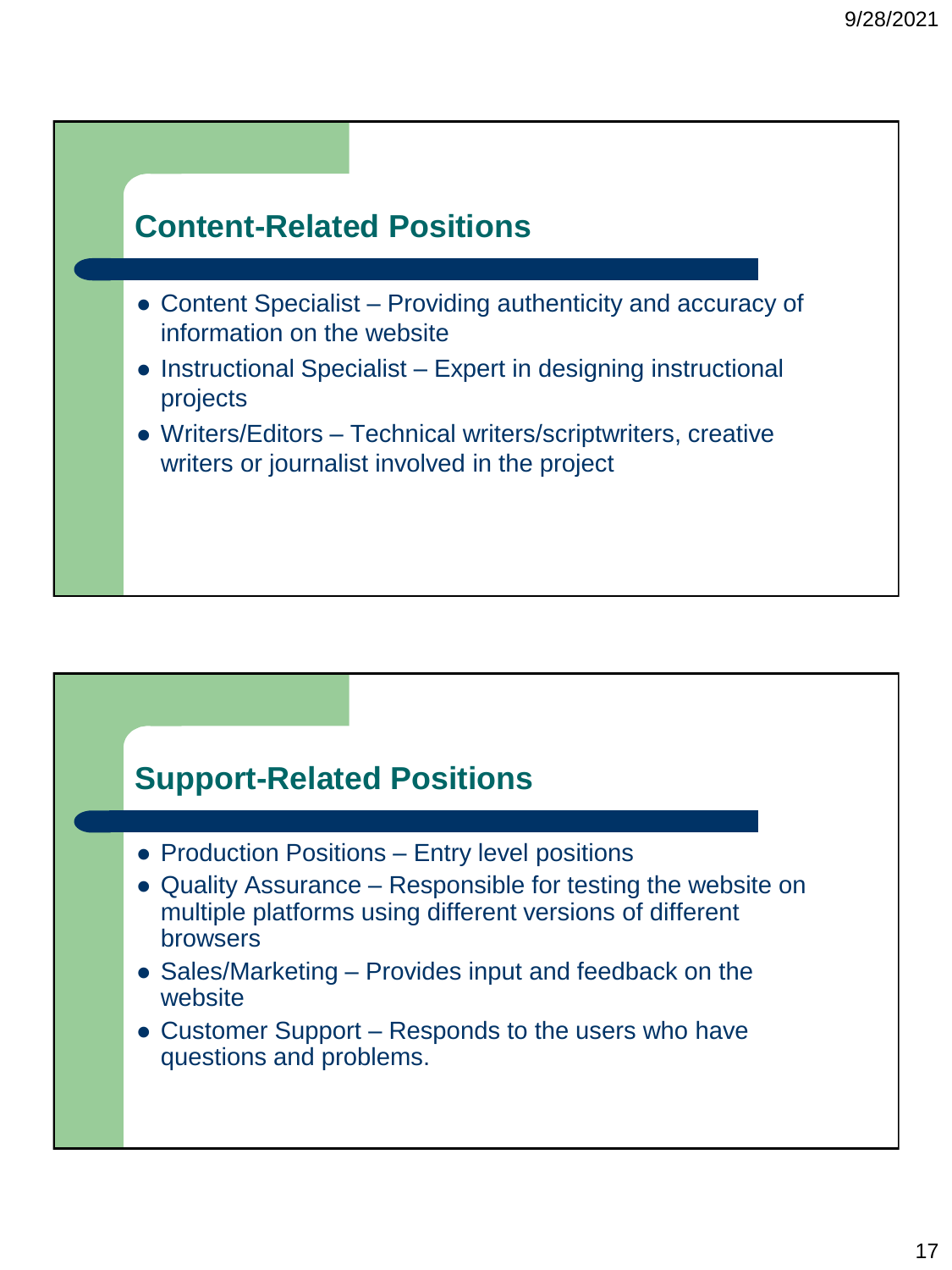## **Multimedia Systems**

- ⚫ A *Multimedia System* is a system capable of processing multimedia data and applications.
- ⚫ A *Multimedia System* is characterized by the processing, storage, generation, manipulation and rendition of Multimedia information.

### **Multimedia Systems**

![](_page_17_Figure_5.jpeg)

### **Characteristics of a Multimedia System**

- ⚫ A Multimedia system has four basic characteristics:
	- 1. Multimedia systems must be *computer controlled*.
	- 2. Multimedia systems are *integrated*.
	- 3. The information they handle must be represented *digitally*.
	- 4. The interface to the final presentation of media is usually *interactive*.